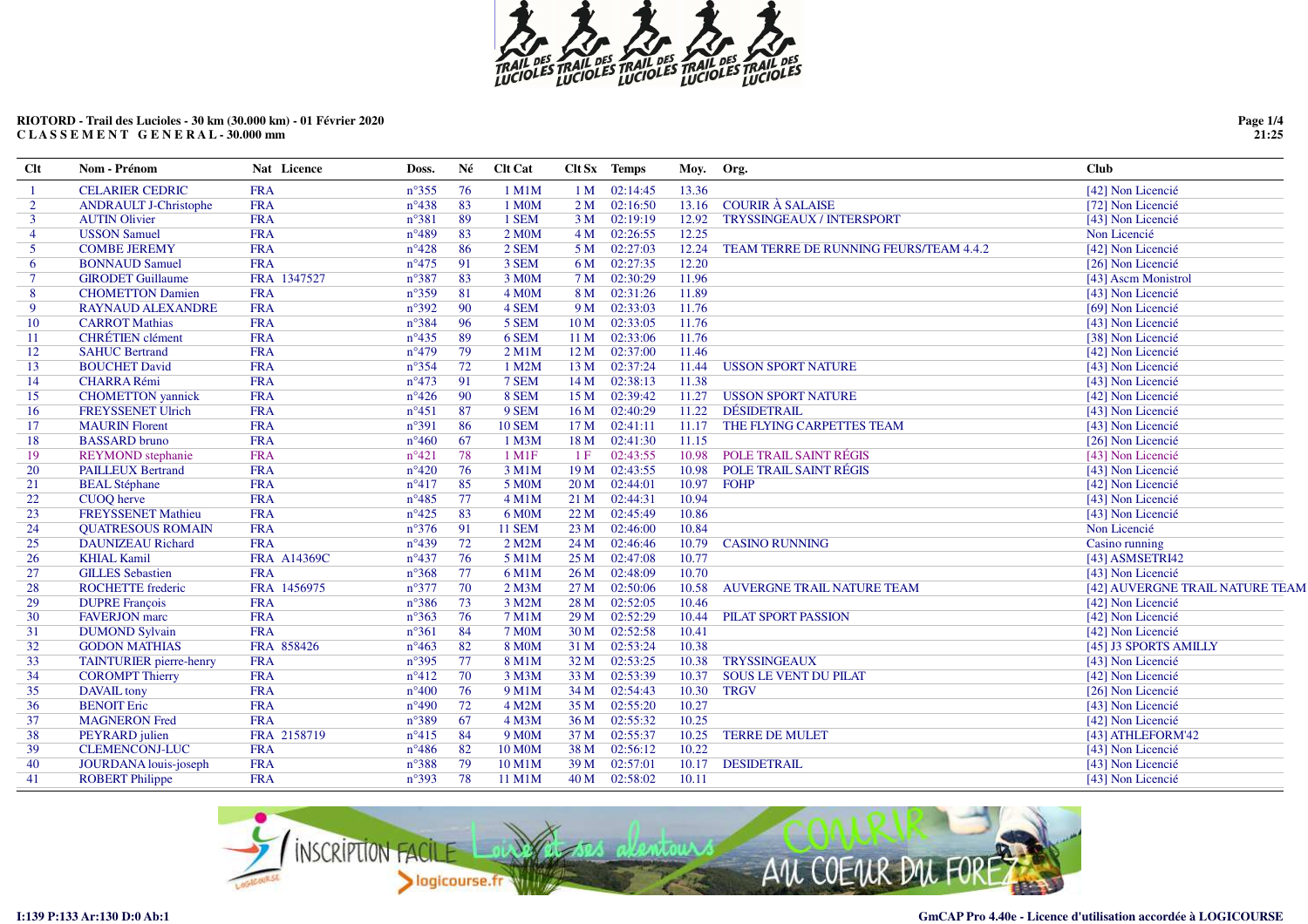

| $Cl$ | Nom - Prénom                 | Nat Licence | Doss.          | Né | Clt Cat                |      | Clt Sx Temps | Moy.  | Org.                                     | <b>Club</b>                  |
|------|------------------------------|-------------|----------------|----|------------------------|------|--------------|-------|------------------------------------------|------------------------------|
| 42   | <b>PERILLON Lucas</b>        | <b>FRA</b>  | $n^{\circ}407$ | 91 | 12 SEM                 | 41 M | 02:58:13     | 10.10 | <b>PLANFOY</b>                           | [42] Non Licencié            |
| 43   | <b>KOMARNICKI Sébastien</b>  | <b>FRA</b>  | $n^{\circ}430$ | 83 | 11 M0M                 | 42 M | 02:58:35     | 10.08 |                                          | [69] Non Licencié            |
| 44   | <b>GUERIN Anthony</b>        | <b>FRA</b>  | $n^{\circ}413$ | 85 | 12 M <sub>0</sub> M    | 43 M | 02:59:20     | 10.04 |                                          | [63] Non Licencié            |
| 45   | <b>LHERMET Sébastien</b>     | <b>FRA</b>  | $n^{\circ}370$ | 87 | 13 SEM                 | 44 M | 03:00:52     | 9.95  |                                          | [42] Non Licencié            |
| 46   | <b>POISSONNIER Gael</b>      | <b>FRA</b>  | $n^{\circ}440$ | 70 | 5 M3M                  | 45 M | 03:00:56     | 9.95  | <b>CASINO RUNNING</b>                    | Casino running               |
| 47   | <b>MONTROBERT Christophe</b> | <b>FRA</b>  | $n^{\circ}372$ | 68 | 6 M3M                  | 46 M | 03:01:20     | 9.93  |                                          | Non Licencié                 |
| 48   | <b>GRANGE Sébastien</b>      | <b>FRA</b>  | $n^{\circ}369$ | 79 | 12 M1M                 | 47 M | 03:02:27     | 9.87  |                                          | [42] Non Licencié            |
| 49   | FREYSSENET François          | <b>FRA</b>  | $n^{\circ}443$ | 88 | <b>14 SEM</b>          | 48 M | 03:02:27     | 9.87  |                                          | Non Licencié                 |
| 50   | <b>DOMENACH</b> pierre       | <b>FRA</b>  | $n^{\circ}436$ | 79 | 13 M1M                 | 49 M | 03:02:30     | 9.86  |                                          | [69] Non Licencié            |
| 51   | LOURSAC erika                | <b>FRA</b>  | $n^{\circ}371$ | 80 | $2$ M <sub>1</sub> $F$ | 2F   | 03:02:36     | 9.86  |                                          | Non Licencié                 |
| 52   | <b>CLAPEYRON</b> Fred        | <b>FRA</b>  | $n^{\circ}385$ | 71 | 5 M2M                  | 50 M | 03:02:43     | 9.85  |                                          | [43] Non Licencié            |
| 53   | <b>FAYON</b> daniel          | <b>FRA</b>  | $n^{\circ}364$ | 65 | 1 M4M                  | 51 M | 03:03:52     | 9.79  | PAS PRESSÉS D'UNIEUX                     | [42] Non Licencié            |
| 54   | <b>CHETAIL</b> eric          | FRA 2169525 | $n^{\circ}357$ | 69 | 7 M3M                  | 52 M | 03:05:23     | 9.71  | <b>FOULÉE DU HAUT PILAT</b>              | [42] LA FOULEE DU HAUT PILAT |
| 55   | <b>MASSE Philippe</b>        | FRA A81283C | $n^{\circ}390$ | 69 | 8 M3M                  | 53 M | 03:05:34     | 9.70  | <b>TRYSSINGEAUX</b>                      | [43] Tryssingeaux            |
| 56   | <b>DUMOND Sylvianne</b>      | <b>FRA</b>  | $n^{\circ}491$ | 81 | 1 M <sub>OF</sub>      | 3F   | 03:06:21     | 9.66  |                                          | [43] Non Licencié            |
| 57   | <b>CORABOEUF CLEMENT</b>     | FRA 1420027 | $n^{\circ}462$ | 87 | 15 SEM                 | 54 M | 03:06:30     | 9.65  |                                          | [45] J3 SPORTS AMILLY        |
| 58   | <b>SOULAS Réjane</b>         | <b>FRA</b>  | $n^{\circ}409$ | 66 | 1 M3F                  | 4F   | 03:07:35     | 9.60  | <b>BEN RUN</b>                           | Non Licencié                 |
| 59   | <b>JACQ Pascal</b>           | <b>FRA</b>  | $n^{\circ}414$ | 70 | 9 M3M                  | 55 M | 03:07:36     | 9.60  | THE FLYING CARPETTES TEAM                | [43] Non Licencié            |
| 60   | <b>CANTAIS CYRIL</b>         | <b>FRA</b>  | $n^{\circ}423$ | 72 | 6 M2M                  | 56 M | 03:09:14     | 9.51  | <b>CYCANTEAM</b>                         | [43] Non Licencié            |
| 61   | <b>BOURGEOIS Rudy</b>        | <b>FRA</b>  | $n^{\circ}382$ | 80 | 14 M1M                 | 57 M | 03:11:16     | 9.41  | <b>USSON SPORT NATURE</b>                | [42] Non Licencié            |
| 62   | <b>FAYOLLE Laurent</b>       | <b>FRA</b>  | $n^{\circ}403$ | 62 | 2 M4M                  | 58 M | 03:11:49     | 9.38  |                                          | [43] Non Licencié            |
| 63   | <b>BERGER Valerie</b>        | FRA 1583282 | $n^{\circ}352$ | 76 | 3 M1F                  | 5F   | 03:12:16     | 9.36  | <b>LEZ'HARD TEAM</b>                     | [42] FAC Andrézieux          |
| 64   | <b>ROUX Timothée</b>         | <b>FRA</b>  | $n^{\circ}416$ | 93 | <b>16 SEM</b>          | 59 M | 03:12:36     | 9.35  | <b>BOULIEU TRAIL</b>                     | [73] Non Licencié            |
| 65   | <b>BOUSQUEYNAUD Daniel</b>   | <b>FRA</b>  | $n^{\circ}398$ | 62 | 3 M4M                  | 60 M | 03:12:39     | 9.34  | <b>LA DENT QUI BOUGE</b>                 | [43] Non Licencié            |
| 66   | <b>CHAPUIS Pascal</b>        | <b>FRA</b>  | $n^{\circ}450$ | 89 | <b>17 SEM</b>          | 61 M | 03:13:07     | 9.32  |                                          | [43] Non Licencié            |
| 67   | <b>MOINE</b> Eric            | <b>FRA</b>  | $n^{\circ}477$ | 60 | 1 M5M                  | 62 M | 03:13:09     | 9.32  |                                          | [38] Non Licencié            |
| 68   | <b>BRIAND Yoann</b>          | <b>FRA</b>  | $n^{\circ}399$ | 85 | 13 M0M                 | 63 M | 03:13:40     | 9.30  |                                          | [42] Non Licencié            |
| 69   | <b>MEYER Bertrand</b>        | <b>FRA</b>  | $n^{\circ}483$ | 83 | 14 M <sub>0</sub> M    | 64 M | 03:14:15     | 9.27  |                                          | [43] Non Licencié            |
| 70   | <b>SERVEL Eric</b>           | <b>FRA</b>  | $n^{\circ}476$ | 69 | 10 M3M                 | 65 M | 03:14:41     | 9.25  |                                          | [43] Non Licencié            |
| 71   | <b>RUNEL Sophie</b>          | <b>FRA</b>  | $n^{\circ}378$ | 69 | $2$ M3F                | 6F   | 03:15:41     | 9.20  |                                          | [42] Non Licencié            |
| 72   | <b>GALLET</b> herve          | <b>FRA</b>  | $n^{\circ}367$ | 77 | 15 M1M                 | 66 M | 03:15:51     | 9.19  | <b>TEAM MORNANT</b>                      | [69] Non Licencié            |
| 73   | <b>PAGE</b> Arnaud           | <b>FRA</b>  | $n^{\circ}429$ | 80 | 16 M1M                 | 67 M | 03:17:11     | 9.13  |                                          | [42] Non Licencié            |
| 74   | <b>FAVASOLE Camille</b>      | <b>FRA</b>  | $n^{\circ}402$ | 88 | <b>18 SEM</b>          | 68 M | 03:17:15     | 9.13  |                                          | Non Licencié                 |
| 75   | FAUGERON jean-baptiste       | <b>FRA</b>  | $n^{\circ}446$ | 73 | 7 M2M                  | 69 M | 03:17:34     | 9.11  | <b>USSON SPORT NATURE</b>                | [42] Non Licencié            |
| 76   | <b>VIENNE Guillaume</b>      | <b>FRA</b>  | $n^{\circ}380$ | 89 | <b>19 SEM</b>          | 70 M | 03:17:51     | 9.10  | <b>TEAM TRAIL OUZBEK</b>                 | [63] Non Licencié            |
| 77   | <b>MULLER</b> daniel         | <b>FRA</b>  | $n^{\circ}375$ | 63 | 4 M4M                  | 71 M | 03:18:41     | 9.06  | <b>FLYING CARPETTES</b>                  | [43] Non Licencié            |
| 78   | <b>GRANGE Paul Henri</b>     | <b>FRA</b>  | $n^{\circ}419$ | 63 | 5 M4M                  | 72 M | 03:19:49     | 9.01  |                                          | [43] Non Licencié            |
| 79   | <b>CORREARD Julien</b>       | <b>FRA</b>  | $n^{\circ}469$ | 89 | <b>20 SEM</b>          | 73 M | 03:20:35     | 8.97  |                                          | [43] Non Licencié            |
| 80   | <b>GRAUX FRANCK</b>          | FRA 1949462 | $n^{\circ}464$ | 70 | 11 M3M                 | 74 M | 03:20:54     | 8.96  |                                          | [45] J3 SPORTS AMILLY        |
| 81   | <b>DEMEURE</b> ludovic       | <b>FRA</b>  | $n^{\circ}360$ | 78 | 17 M1M                 | 75 M | 03:21:52     | 8.92  | <b>COURIR AVEC LE COEUR/LEROY MERLIN</b> | [42] Non Licencié            |
| 82   | <b>MARAIS</b> Benjamin       | <b>FRA</b>  | $n^{\circ}470$ | 85 | 15 M <sub>0</sub> M    | 76 M | 03:22:26     | 8.89  |                                          | [63] Non Licencié            |



**Page 2/4 21:25**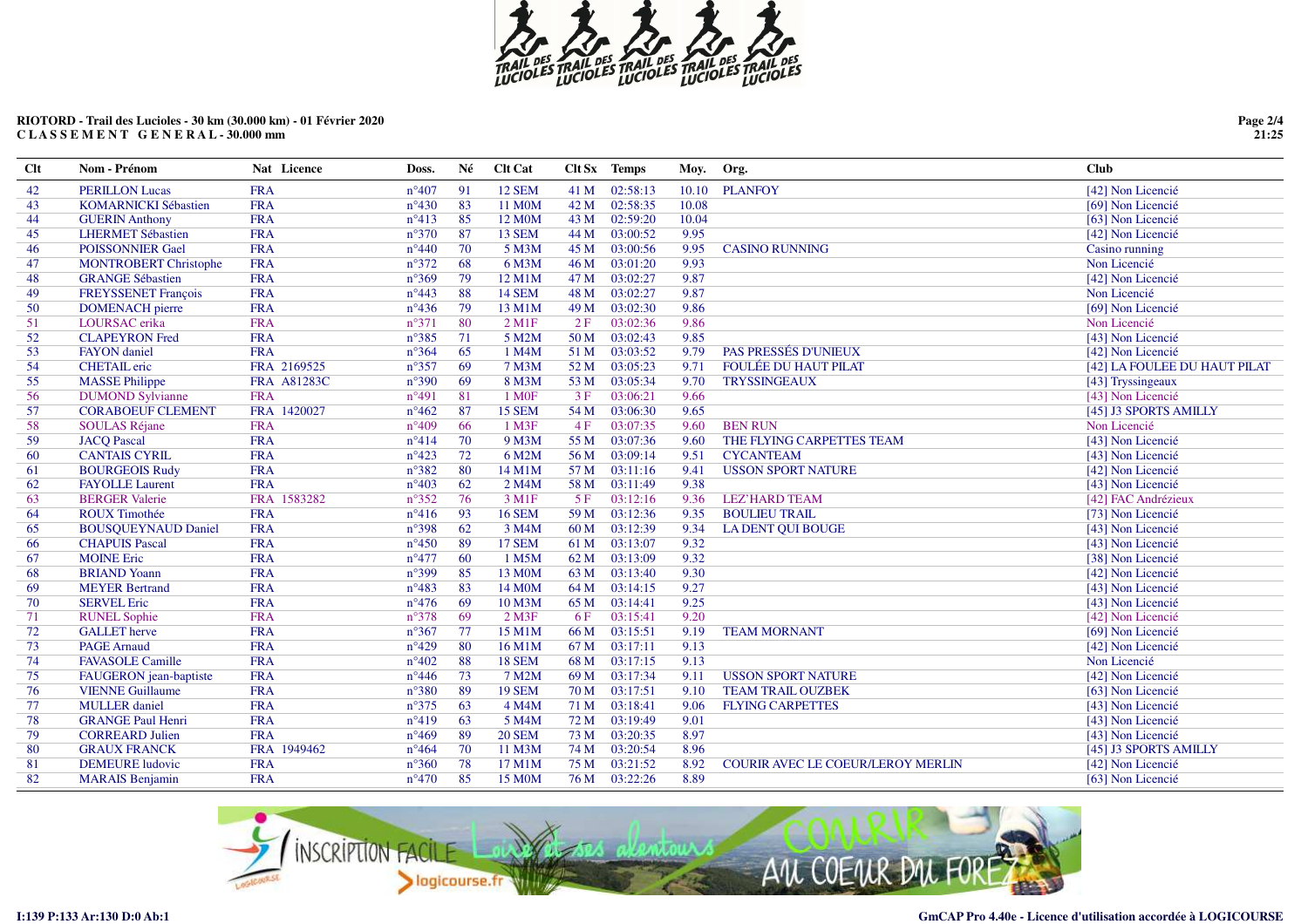

| $Cl$ | Nom - Prénom             | Nat Licence | Doss.          | Né | Clt Cat              |                  | Clt Sx Temps | Moy. | Org.                             | <b>Club</b>            |
|------|--------------------------|-------------|----------------|----|----------------------|------------------|--------------|------|----------------------------------|------------------------|
| 83   | <b>MARAIS</b> guillaume  | <b>FRA</b>  | $n^{\circ}471$ | 80 | 18 M1M               | 77 M             | 03:22:26     | 8.89 |                                  | [43] Non Licencié      |
| 84   | <b>SOUCHON Olivier</b>   | <b>FRA</b>  | $n^{\circ}474$ | 74 | 8 M2M                | 78 M             | 03:24:17     | 8.81 |                                  | [43] Non Licencié      |
| 85   | <b>CHILLET</b> patrick   | <b>FRA</b>  | $n^{\circ}358$ | 61 | 6 M4M                | 79 M             | 03:25:30     | 8.76 | <b>TEAM TRAIL DES COURSIERES</b> | [69] Non Licencié      |
| 86   | <b>DUSSUYER Serge</b>    | <b>FRA</b>  | $n^{\circ}418$ | 69 | 12 M3M               | 80 M             | 03:25:31     | 8.76 | <b>CLUB LEO VIENNE</b>           | [69] Non Licencié      |
| 87   | <b>FRAISSE Gilles</b>    | <b>FRA</b>  | $n^{\circ}365$ | 65 | 7 M4M                | 81 M             | 03:25:56     | 8.74 |                                  | [74] Non Licencié      |
| 88   | <b>ANGENIEUX Julien</b>  | <b>FRA</b>  | $n^{\circ}427$ | 80 | 19 M1M               | 82 M             | 03:26:12     | 8.73 |                                  | [42] Non Licencié      |
| 89   | <b>MOLY Anne Lyse</b>    | <b>FRA</b>  | $n^{\circ}405$ | 75 | 1 M <sub>2F</sub>    | 7F               | 03:27:16     | 8.68 | <b>ASPMR</b>                     | Non Licencié           |
| 90   | <b>ABRIAL Guillaume</b>  | <b>FRA</b>  | $n^{\circ}351$ | 76 | 20 M1M               | 83 M             | 03:27:41     | 8.67 | <b>ST CYP RUNNERS POUR GABIN</b> | [42] Non Licencié      |
| 91   | <b>MOURIER Thomas</b>    | <b>FRA</b>  | $n^{\circ}373$ | 82 | 16 M <sub>0</sub> M  | 84 M             | 03:27:42     | 8.67 | <b>ST CYP RUNNERS</b>            | [42] Non Licencié      |
| 92   | CELLE philippe           | <b>FRA</b>  | $n^{\circ}356$ | 79 | 21 M1M               | 85 M             | 03:28:04     | 8.65 |                                  | [42] Non Licencié      |
| 93   | <b>GARNIER Boris</b>     | <b>FRA</b>  | $n^{\circ}482$ | 80 | 22 M1M               | 86 M             | 03:28:19     | 8.64 |                                  | [72] Non Licencié      |
| 94   | <b>BAYARD BENOIT</b>     | <b>FRA</b>  | $n^{\circ}434$ | 86 | <b>21 SEM</b>        | 87 M             | 03:30:12     | 8.56 |                                  | [42] Non Licencié      |
| 95   | <b>GRANGE Benoit</b>     | <b>FRA</b>  | $n^{\circ}468$ | 86 | <b>22 SEM</b>        | 88 M             | 03:30:54     | 8.54 |                                  | [42] Non Licencié      |
| 96   | <b>PICARIELLO Alfred</b> | <b>FRA</b>  | $n^{\circ}441$ | 74 | 9 M2M                | 89 M             | 03:30:55     | 8.53 |                                  | [63] Non Licencié      |
| 97   | <b>COURTIAL Sylvie</b>   | <b>FRA</b>  | $n^{\circ}487$ | 66 | 3 M3F                | 8F               | 03:32:17     | 8.48 |                                  | [43] Non Licencié      |
| 98   | <b>FERRAPIE Raphaël</b>  | <b>FRA</b>  | $n^{\circ}484$ | 68 | 13 M3M               | 90 M             | 03:32:27     | 8.47 |                                  | [43] Non Licencié      |
| 99   | <b>ESTABLE</b> benjamin  | <b>FRA</b>  | $n^{\circ}362$ | 84 | 17 M <sub>0</sub> M  | 91 M             | 03:33:11     | 8.44 | <b>FOULÉE DU HAUT PILAT</b>      | [42] Non Licencié      |
| 100  | <b>NEVERS</b> Roger      | <b>FRA</b>  | $n^{\circ}478$ | 57 | 2 M5M                | 92 M             | 03:33:18     | 8.44 |                                  | [42] Non Licencié      |
| 101  | <b>ARGENSON Thibaud</b>  | <b>FRA</b>  | $n^{\circ}452$ | 87 | <b>23 SEM</b>        | 93 M             | 03:34:03     | 8.41 | <b>LA GLACIÈRE</b>               | [30] Non Licencié      |
| 102  | <b>SIMON</b> clement     | <b>FRA</b>  | $n^{\circ}456$ | 94 | <b>24 SEM</b>        | 94 M             | 03:35:37     | 8.35 |                                  | [42] Non Licencié      |
| 103  | <b>COULAUD</b> bruno     | <b>FRA</b>  | $n^{\circ}481$ | 70 | 14 M3M               | 95 M             | 03:35:51     | 8.34 |                                  | Non Licencié           |
| 104  | <b>SABY Bruno</b>        | <b>FRA</b>  | $n^{\circ}431$ | 68 | 15 M3M               | 96 M             | 03:37:51     | 8.26 | LES SPORTIFS DU HAUT VELAY       | Non Licencié           |
| 105  | <b>PICHON Florent</b>    | <b>FRA</b>  | $n^{\circ}448$ | 82 | 18 M0M               | 97 M             | 03:38:09     | 8.25 |                                  | [69] Non Licencié      |
| 106  | <b>ROUCHOUSE Julien</b>  | <b>FRA</b>  | $n^{\circ}408$ | 73 | 10 M2M               | 98 M             | 03:38:27     | 8.24 |                                  | [42] Non Licencié      |
| 107  | POISSON eric             | <b>FRA</b>  | $n^{\circ}458$ | 72 | 11 M2M               | 99 M             | 03:39:16     | 8.21 |                                  | [42] Non Licencié      |
| 108  | <b>FAURE Olivier</b>     | <b>FRA</b>  | $n^{\circ}480$ | 70 | 16 M3M               | 100 M            | 03:39:16     | 8.21 |                                  | [43] Non Licencié      |
| 109  | <b>VANINETTI</b> sylvain | FRA 2173657 | $n^{\circ}433$ | 80 | 23 M1M               | 101 M            | 03:40:54     | 8.15 |                                  | [42] SA MONTBRISONNAIS |
| 110  | <b>SALMON</b> anne       | FRA 1993319 | $n^{\circ}422$ | 68 | $4$ M3F              | 9F               | 03:43:23     | 8.06 |                                  | [42] ATHLEFORM'42      |
| 111  | <b>SCALIA Eddy</b>       | <b>FRA</b>  | $n^{\circ}444$ | 81 | 19 M <sub>0</sub> M  | 102 M            | 03:44:25     | 8.02 |                                  | [43] Non Licencié      |
| 112  | <b>MESTDAGH XAVIER</b>   | FRA 1349636 | $n^{\circ}466$ | 70 | 17 M3M               | 103 M            | 03:44:57     | 8.00 |                                  | [45] J3 SPORTS AMILLY  |
| 113  | <b>GHIBAUDO Aurélia</b>  | <b>FRA</b>  | $n^{\circ}488$ | 90 | 1 SEF                | 10F              | 03:45:34     | 7.98 |                                  | [42] Non Licencié      |
| 114  | MARDIROSSIAN mikael      | FRA 2088909 | $n^{\circ}453$ | 83 | <b>20 M0M</b>        | 104 M            | 03:47:05     | 7.93 | <b>TTS LA PLAINE</b>             | [42] SA MONTBRISONNAIS |
| 115  | <b>FAURE</b> cecile      | <b>FRA</b>  | $n^{\circ}424$ | 81 | 2 M0F                | 11F              | 03:47:26     | 7.91 |                                  | [43] Non Licencié      |
| 116  | PASINATO bruno           | <b>FRA</b>  | $n^{\circ}445$ | 57 | 3 M5M                | 105 M            | 03:47:30     | 7.91 |                                  | [69] Non Licencié      |
| 117  | <b>MARTINAT</b> patrick  | <b>FRA</b>  | $n^{\circ}459$ | 61 | 8 M4M                | 106 M            | 03:48:33     | 7.88 | N/L                              | [36] Non Licencié      |
| 118  | <b>VALENTIN Laurent</b>  | <b>FRA</b>  | $n^{\circ}410$ | 75 | 12 M2M               | 107 M            | 03:48:51     | 7.87 |                                  | [43] Non Licencié      |
| 119  | <b>SIMON Olivier</b>     | <b>FRA</b>  | $n^{\circ}394$ | 86 | <b>25 SEM</b>        | 108 M            | 03:48:51     | 7.87 |                                  | [42] Non Licencié      |
| 120  | <b>COLLARD</b> geraldine | <b>FRA</b>  | $n^{\circ}411$ | 76 | $4$ M <sub>1</sub> F | 12F              | 03:50:04     | 7.82 |                                  | [43] Non Licencié      |
| 121  | <b>VION</b> Corentin     | <b>FRA</b>  | $n^{\circ}396$ | 95 | <b>26 SEM</b>        | 109 M            | 03:56:49     | 7.60 |                                  | Non Licencié           |
| 122  | <b>DUPORT Jacky</b>      | <b>FRA</b>  | $n^{\circ}401$ | 65 | 9 M <sub>4</sub> M   | 110 <sub>M</sub> | 03:58:43     | 7.54 | <b>SOUS LE VENT DU PILAT</b>     | [42] Non Licencié      |
| 123  | <b>BAJU GREGORY</b>      | <b>FRA</b>  | $n^{\circ}397$ | 76 | 24 M1M               | 111 M            | 04:00:56     | 7.47 |                                  | [42] Non Licencié      |



**Page 3/4 21:25**